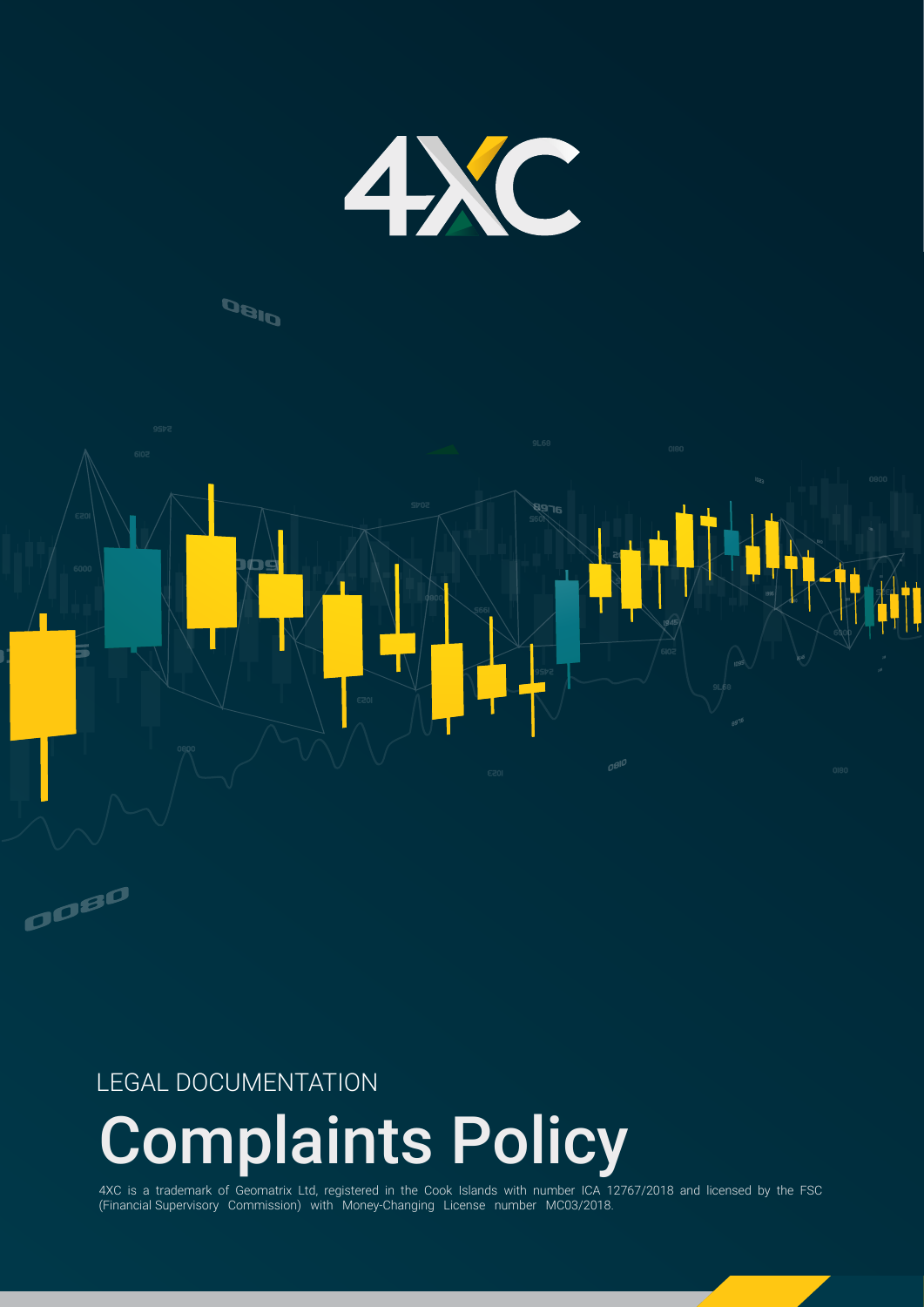#### COMPLAINTS POLICY

#### Introduction

Geomatrix Ltd, hereinafter referred to as the "Company" or "4XC" is incorporated in the Cook Islands with Certificate of Incorporation No. ICA12767/2018. The Company is authorized and regulated by the Financial Supervisory Commission ('FSC'), with license No. MC03/2018. The Company's head office is located at Global House, Avarua, Rarotonga, Cook Islands.

#### Scope of the Complaint Handling Procedure

The Company maintains effective and transparent procedures for the reasonable and prompt handling of complaints received from complainants and keeps records of each complaint as well as the actions taken to remedy the situation.

If after 5 weeks of receiving the complaint, we are still not in a position to resolve the issue then the Compliance Officer will notify you in writing stating the reasons for the delay and indicate an estimated time to resolve the issue;

When the complainant has received the final response, he will have 5 weeks to respond. If no response has been received from the complainant indicating that he is still dissatisfied with the explanation, then the Complaint will be considered as resolved;

#### **Definition**

A complaint, is a statement of dissatisfaction addressed to the Company by a natural or legal person relating to an investment service provided by the Company.

A complainant, is any person, natural or legal person who is presumed to be eligible to have a complaint considered by a firm and who has already lodged a complaint.

The complaints must be directed by the complainant to the Company's Compliance Department by filling out the relevant forms (Form in Appendix 1 for Trading Operations complaints, and Form in Appendix 2 for Non-Trading Operations complaints) and submit to the Company via the following methods:

a. By email: complaints@4XC.com

b. By post or in person at the Company's Headquarters as can be seen in the Appendix, a complaint shall include:

The client's full name

The client's trading account number

The affected transaction numbers, if applicable

The date and time that the issue arose

A description of the issue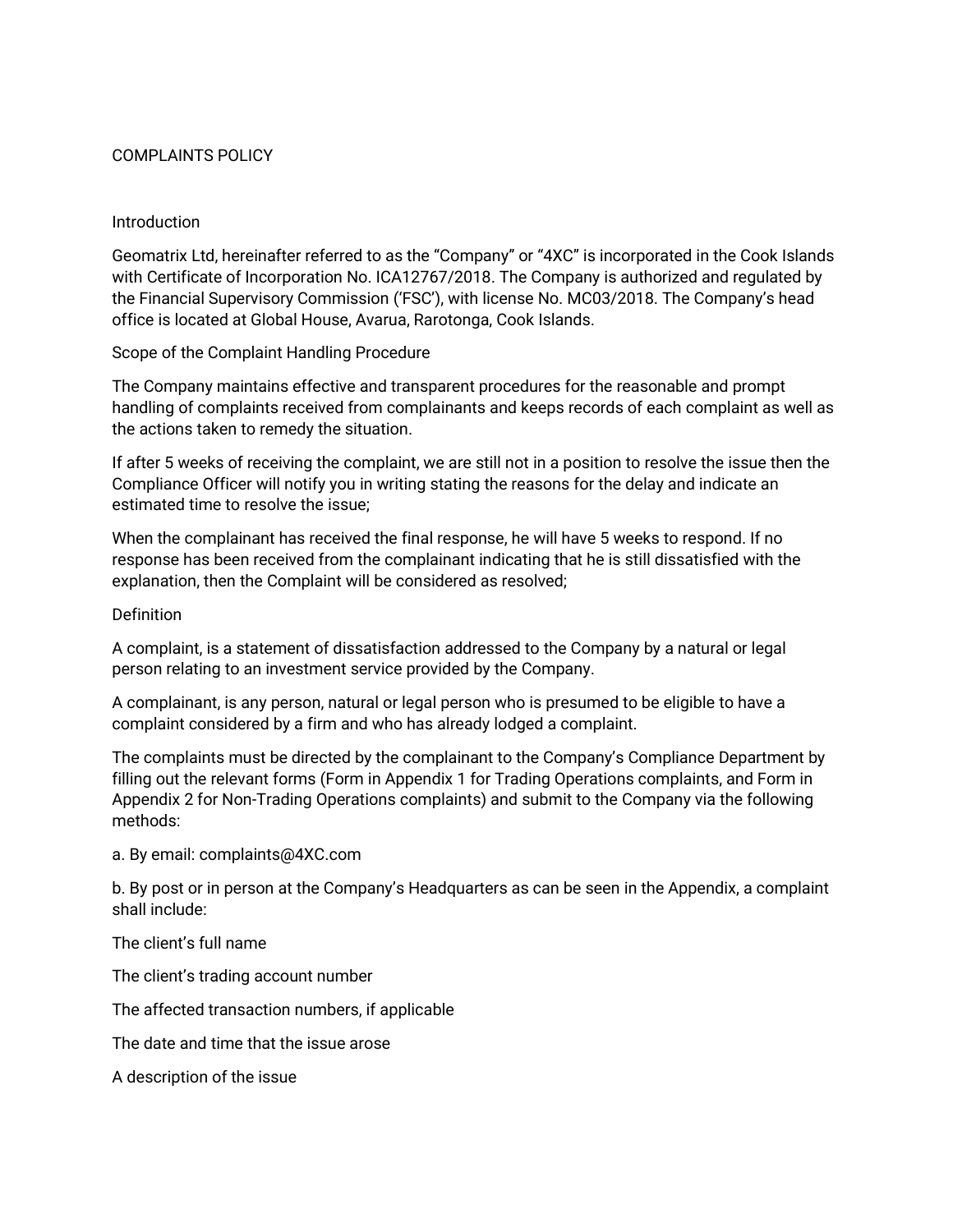A complaint must not include offensive language directed either to the Company or a Company employee. In case the Company receives a notice through the line of communication established by the Company to receive complaints, but which does not fall within the definition of 'complaint' above and can be characterized as an enquiry; this shall be categorized as an enquiry rather than a complaint and will be forwarded to the relevant department to be handled accordingly. The complainant maintains the right to request for the re-classification of his enquiry as a complaint.

#### Process for Handling

The Compliance Department shall efficiently handle any complaint received by the complainants. In case that the complaint involves the Compliance Department, the complaint shall be handled by a member of the Senior Management.

Further to the above, the Compliance Department shall follow the procedure depicted below when handling complaints:

1.1 Once the complainant files a complaint, an electronic acknowledgement of receipt will be sent to the email address of the complainant to ensure that the Company has received the complaint and is currently working on a resolution. The Company should also provide to the complainant via this email; a reference number of the complaint for future reference.

1.2 The Company upon examining the complaint and upon reaching a decision in this respect, shall reply to the complainant with the remedial actions to be taken or provide further clarifications, and the reasoning behind the Company's decision, as applicable.

1.3 The Company shall document and keep in its records the following information:

the identity of the complainant who filed the complaint

the name of the employee who undertook to provide the service to the complainant iii. the date of receipt of complaint/enquiry

the subject and full description of the complaint/enquiry

the remedial action taken and/ or further clarifications provided to the complainant

When the Compliance Officer receives the Client's complaint then a written acknowledgement will be sent to the Client confirming the name and job title of the person dealing with the complaint.

This Acknowledgement will confirm the Complaint Reference Number and any necessary action required to resolve the complaint and will contain details of our Complaints Handling Procedure

The Acknowledgement will also inform the Complainant of their right to refer the Complaint the Financial Ombudsman if they are dissatisfied with our assessment and ruling.

The Compliance Department shall:

Send an initial response to the client within seven (5) business days

Resolve complaints as soon as reasonably practicable

Inform the client accordingly.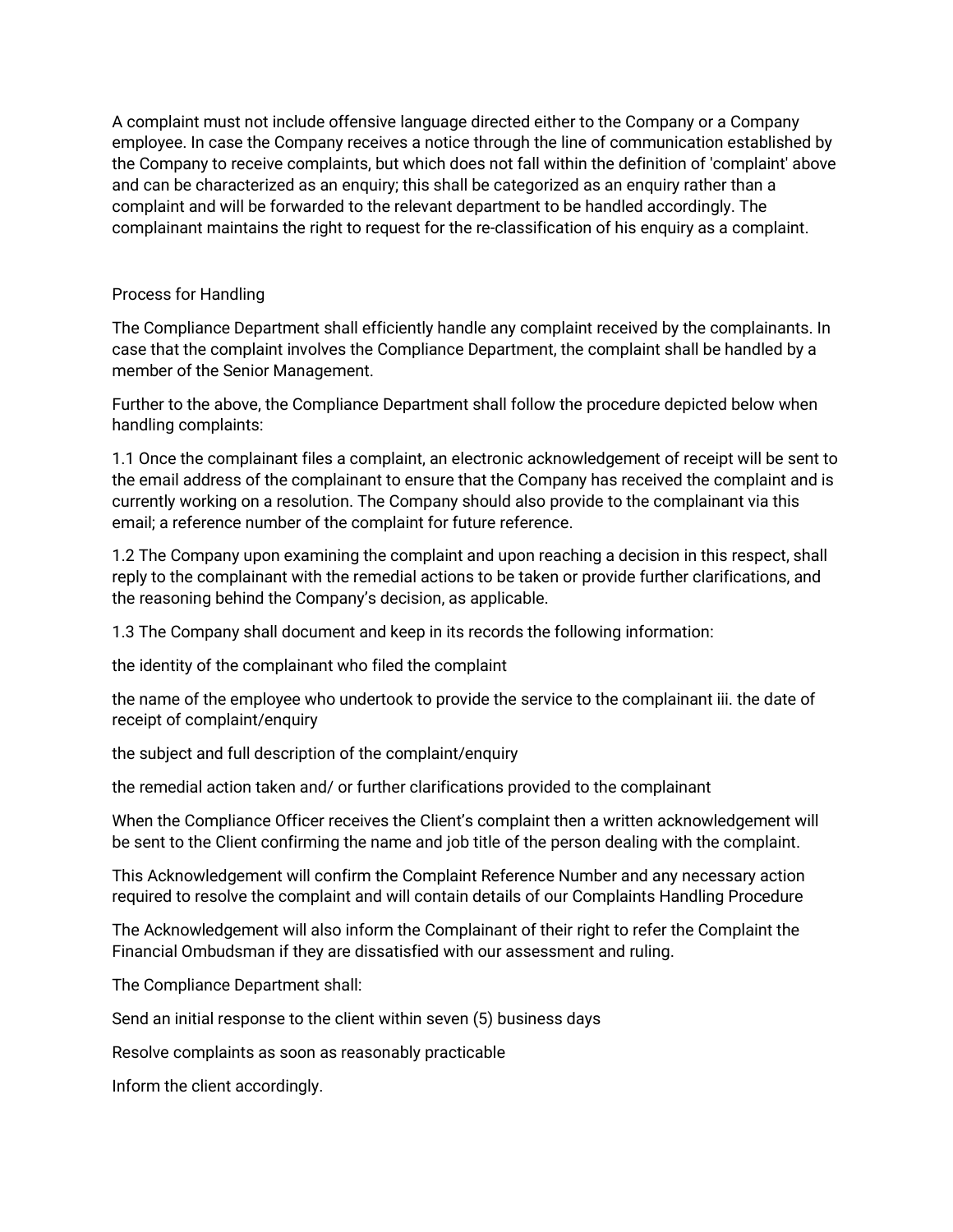When deemed necessary, the Compliance Department shall submit to the Senior Management the aforementioned details, for further investigation. In this case, the Company might take additional time to finalize the reply and therefore it shall duly notify the complainant about the causes of the delay and indicate when the Company's investigation is likely to be completed.

The Senior Management shall investigate further and coordinate with relevant heads of departments to attend to the subject of the complaint. A final response or a holding response will be sent to the complainant explaining the findings of the investigation. Where a holding response is warranted, the Company shall state the reasons why it has not been able to resolve the complaint and provide an indication of the time needed to resolve the issue.

When an answer cannot be provided within the expected time limits, the Company will inform the complainant about the causes of the delay and indicate when the Company's investigation is likely to be completed.

If after 8 weeks of receiving the complaint the Company is still not in a position to resolve the issue then the Compliance Officer will notify you in writing stating the reasons for the delay and indicate an estimated time to resolve the issue.

The Company will endeavor to resolve all complaints within 3 months.

In case the final decision does not satisfy the complainant's demands, the latter may maintain the complaint through the Financial Supervisory Commission.

Further information about the procedures for communicating with the Financial Securities Commission, can be found at www.fsc.gov.ck.

All complaints shall be treated confidentially.

The Company will endeavor to ensure all Communication is in plain language which is clearly understood.

#### Reporting and Record Keeping

All decisions related to complaints shall be communicated to complainants in writing and copies shall be retained by the Compliance Department

Complaints Register

The Company stores all complaints it receives on an internal archive, as quickly as possible, and in an appropriate manner.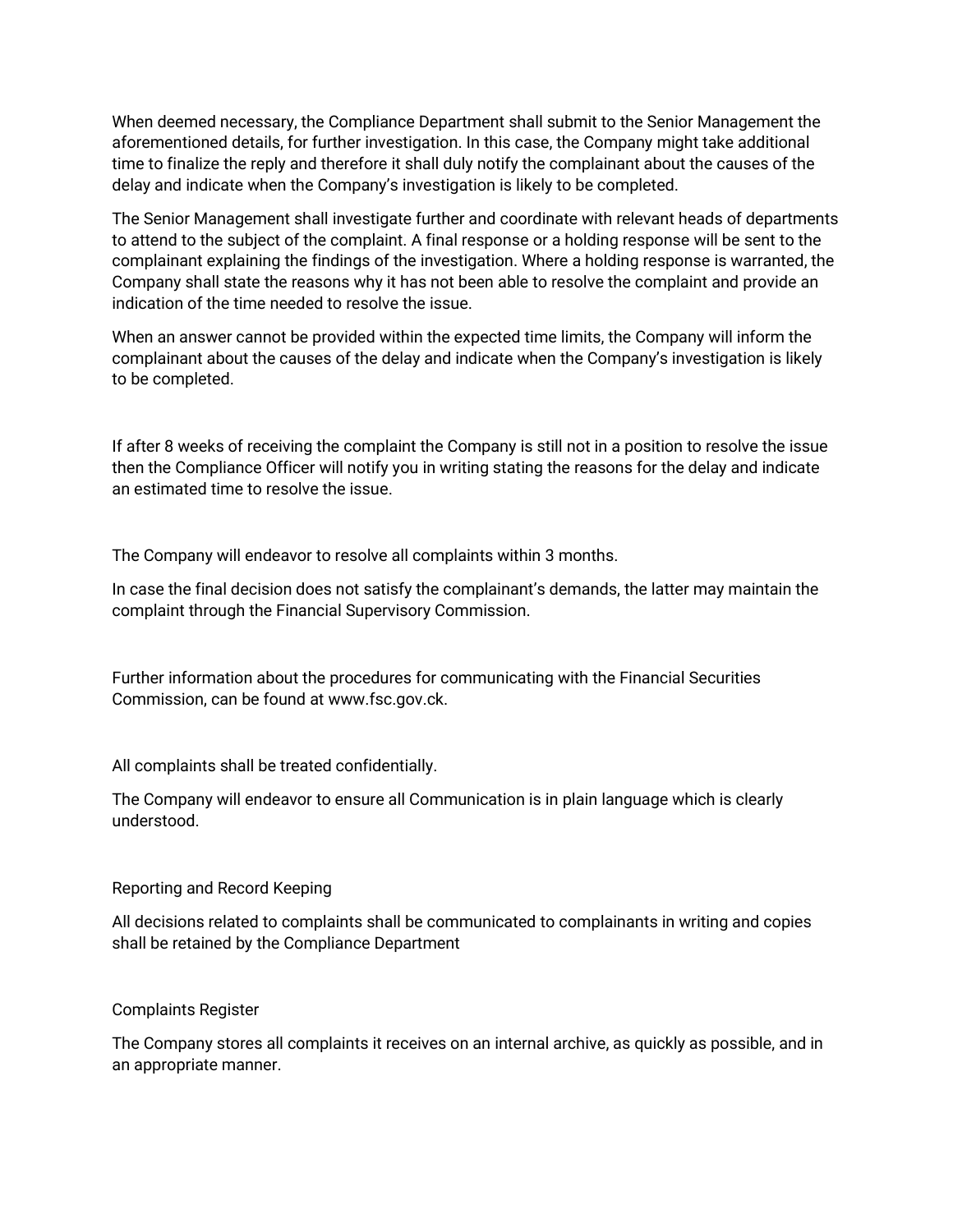The Company is required to provide to the FSC information regarding the complaints it receives via an electronic form to the Commission on a monthly basis.

#### FAQs

Questions regarding this Procedure should be addressed, in the first instance, to the Customer Support Department.

#### AMENDMENTS

The Company analyses, on an on-going basis, complaints handling data , to ensure that they identify and address any recurring or systemic problems, and potential legal and operational risks, for example by: (a) Analysing the causes of individual complaints so as to identify root causes common to types of complaints,

Considering whether such root causes also affect other processes or financial means, including those not directly complained of; and

Correcting, where reasonable to do so, such root causes.

Complaint Forms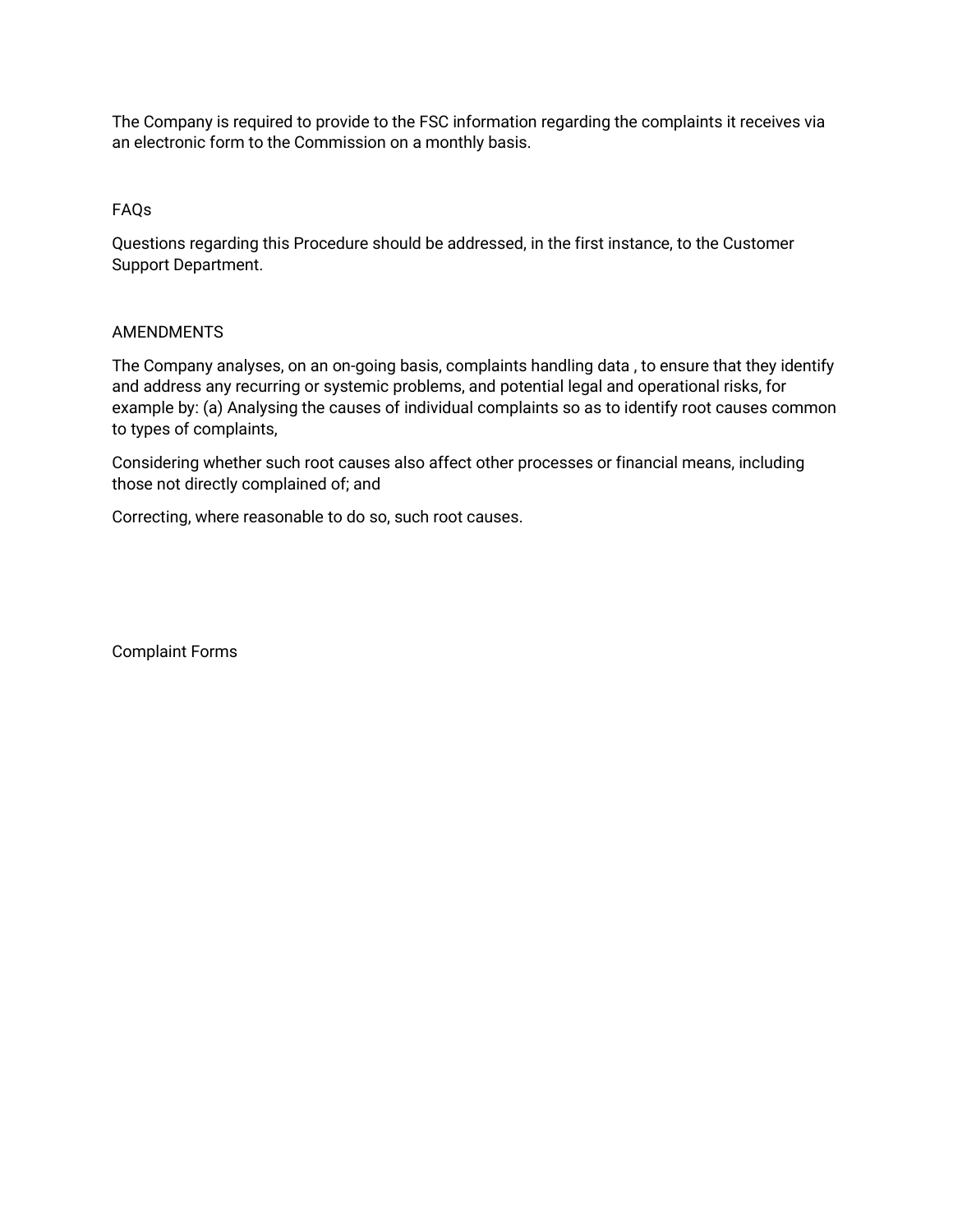#### Appendix 1

| Name<br>Surname<br>Email<br>Account     |                                                                |  |  |  |
|-----------------------------------------|----------------------------------------------------------------|--|--|--|
|                                         |                                                                |  |  |  |
|                                         | Date/Time of the disputed situation (in EET, MetaTrader server |  |  |  |
|                                         | Number of all contested positions and/or pending orders        |  |  |  |
| Brief description of disputed situation |                                                                |  |  |  |
|                                         |                                                                |  |  |  |
|                                         |                                                                |  |  |  |
|                                         |                                                                |  |  |  |
|                                         |                                                                |  |  |  |
|                                         |                                                                |  |  |  |
|                                         |                                                                |  |  |  |
|                                         |                                                                |  |  |  |
|                                         |                                                                |  |  |  |

#### **Type: Trading**

Clause(s) in the current Order Execution Policy which, in the complainant's opinion, have been breached

How you feel this dispute could be settled

Please accompany this form with a screenshot of your Trading Terminal if you feel it would further support your claim.